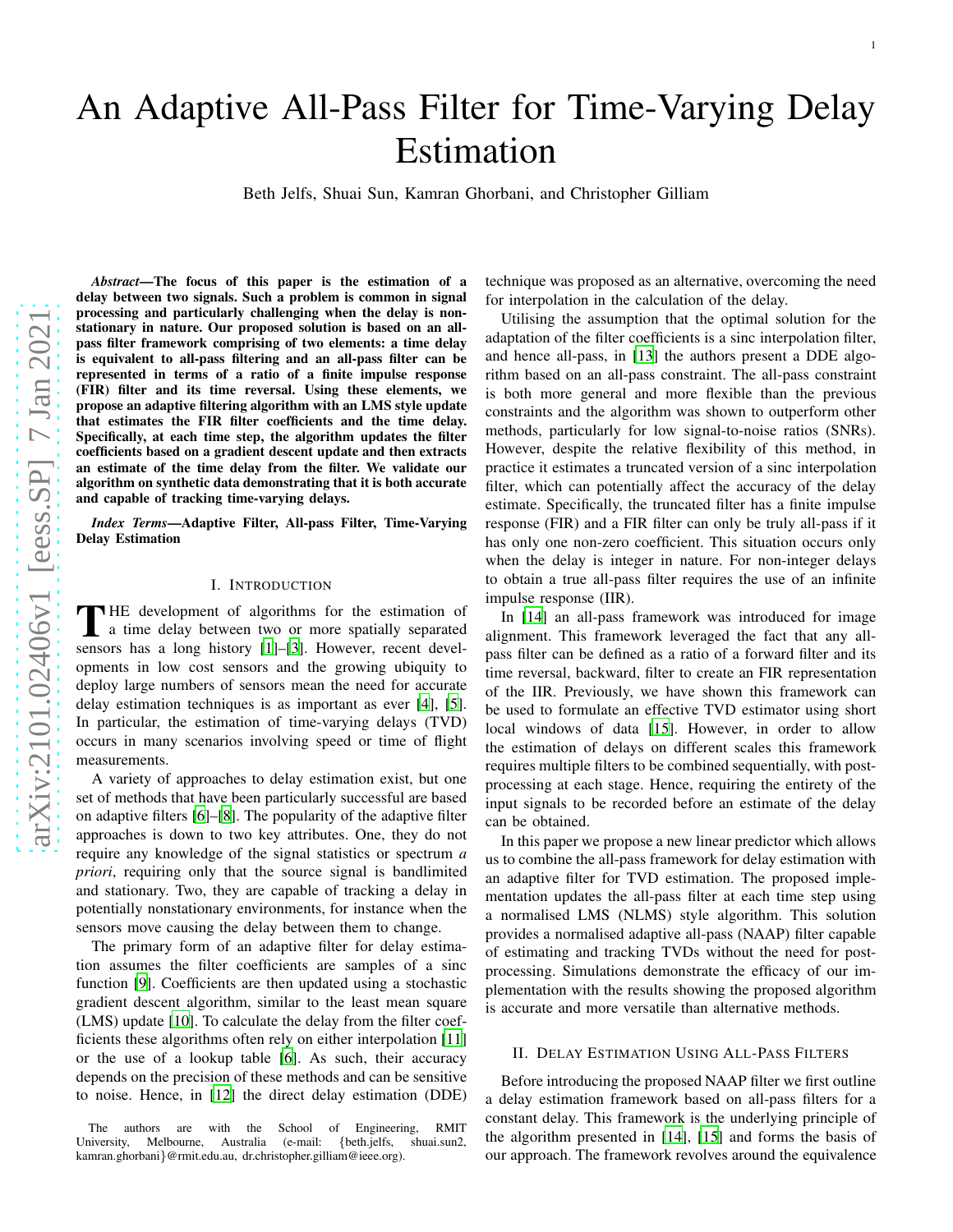between a constant delay and filtering with an all-pass filter. From the Fourier shift theorem: if we have a signal,  $x$ , then delaying x by a constant,  $\tau$ , is equivalent to multiplication by a complex exponential in the frequency domain. This operation can be interpreted as filtering by a filter,  $h$ , with the frequency response

<span id="page-1-1"></span>
$$
H(\omega) = e^{-j\tau\omega},\tag{1}
$$

where H is the Fourier transform of h and  $\omega$  denotes the frequency coordinate. This filter has a real-valued impulse response (i.e.  $H(\omega) = H^*(-\omega)$ ); is all-pass in nature (i.e.  $|H(\omega)| = 1$ ; and, importantly, its phase depends on the time delay. Hence, obtaining the time delay can be achieved by estimating the filter h and then extracting an estimate of  $\tau$ .

If we assume ideal sampling, then the  $2\pi$ -periodic frequency response of any digital all-pass filter can be represented as [\[16\]](#page-5-4)

<span id="page-1-2"></span>
$$
H(\omega) = \frac{P\left(e^{j\omega}\right)}{P\left(e^{-j\omega}\right)},\tag{2}
$$

where  $P(e^{j\omega})$  is the frequency response of the forward FIR filter p and  $P^{'}(e^{-j\omega})$  the corresponding backward version of same filter. This property allows the all-pass filtering operation performed by  $h$  to be written linearly in terms of  $p$  as follows:

<span id="page-1-0"></span>
$$
x(n-\tau) = h(n) * x(n) \iff p(-n) * x(n-\tau) = p(n) * x(n),
$$
\n(3)

where ∗ is the convolution operator.

Assuming a FIR filter with finite support  $k \in [0, K]$  then the filter response  $p(k)$  can be described by the coefficients  $a_k$  such that

$$
p(k) = \begin{cases} a_k, & 0 \le k \le K \\ 0, & \text{otherwise,} \end{cases}
$$
 (4)

giving

$$
p(n) * x(n) = \sum_{k=0}^{K} a_k x(n-k).
$$

We can then rewrite the convolution in  $(3)$  as

<span id="page-1-4"></span>
$$
\sum_{k=0}^{K} a_k x(n+k-\tau) = \sum_{k=0}^{K} a_k x(n-k).
$$
 (5)

The problem then becomes to estimate the filter coefficients  ${a_k}_{k=0,\ldots,K}$ , where K also defines the maximum delay which can be estimated by the filter. Having estimated the filter coefficients we can directly estimate the delay by evaluating  $dH(\omega)/d\omega$  at  $\omega = 0$  and equating [\(1\)](#page-1-1) to [\(2\)](#page-1-2) giving:

<span id="page-1-3"></span>
$$
\hat{\tau} = 2 \frac{\sum_{k} k a_k}{\sum_{k} a_k}.
$$
\n(6)

#### *A. Proposed Linear Predictor*

Taking advantage of [\(6\)](#page-1-3) we now introduce a linear predictor which utilises the relationship [\(5\)](#page-1-4) to provide an estimate of the delay. If we consider two spatially separated sensors which both receive signal  $x$  but with a delay between them, then at sample time *n*, sensor 1 receives  $x(n)$  and sensor 2 receives

 $x(n - \tau)$ . This is equivalent to assuming  $a_0 = 1$  and we can rearrange [\(5\)](#page-1-4) to obtain

$$
x(n-\tau) - x(n) = \sum_{k=1}^{K} a_k x(n-k) - \sum_{k=1}^{K} a_k x(n+k-\tau)
$$
  
=  $\mathbf{x}_-^T(n)\mathbf{a} - \mathbf{x}_+^T(n-\tau)\mathbf{a}$ , (7)

where  $\mathbf{a} = [a_1, \dots, a_K]^T$ ,  $\mathbf{x}_-(n) = [x(n-1), \dots, x(n-K)]^T$ is the backward vector of sensor 1 and  $\mathbf{x}_{+}(n-\tau) = [x(n+\tau)]$  $(1-\tau)$ , ...,  $x(n+K-\tau)$ <sup>T</sup> is the forward vector of sensor 2. This allows us to express the current samples obtained at each of the sensors as a linear predictor of the samples from the other sensor such that

$$
x(n) = \mathbf{x}_+^T (n - \tau) \mathbf{a},\tag{8}
$$

$$
x(n-\tau) = \mathbf{x}_-^T(n)\mathbf{a}.\tag{9}
$$

To illustrate this relationship, take the filter with  $K = 3$ :

$$
x(n) = \mathbf{x}_+^T (n - \tau) \mathbf{a}
$$
  
=  $a_1 x(n+1-\tau) + a_2 x(n+2-\tau) + a_3 x(n+3-\tau)$ ,  

$$
x(n-\tau) = \mathbf{x}_-^T (n) \mathbf{a}
$$
  
=  $a_1 x(n-1) + a_2 x(n-2) + a_3 x(n-3)$ ,

for a simple integer delay, such as  $\tau = 2$  this gives

$$
x(n) = a_1x(n-1) + a_2x(n) + a_3x(n+1),
$$
  

$$
x(n-2) = a_1x(n-1) + a_2x(n-2) + a_3x(n-3),
$$

and hence  $\mathbf{a} = \begin{bmatrix} 0 & 1 & 0 \end{bmatrix}$  which substituting into [\(6\)](#page-1-3), noting  $a_0 = 1$ , gives  $\hat{\tau} = 2(0 \times 1 + 1 \times 0 + 2 \times 1 + 3 \times 0)/(1 + 0 +$  $(1+0) = 2$ . In the following, we build upon this framework to develop an adaptive filtering algorithm capable of estimating time-varying delays.

#### III. ADAPTIVE ALL-PASS FILTER

To introduce our NAAP algorithm we assume, without loss of generality, that the desired response can be represented as the difference between the noisy outputs of the optimum filter such that [\[17\]](#page-5-5)

$$
d(n) = \mathbf{x}_{-}^{T}(n)\mathbf{a} + \eta_{1}(n) - \mathbf{x}_{+}^{T}(n-\tau)\mathbf{a} - \eta_{2}(n), \qquad (10)
$$

where  $\eta_1(n)$  and  $\eta_2(n)$  are zero mean i.i.d. noise sources with variance  $\sigma_{\eta}^2$  and are independent of  $x(n)$ . We can then define our current estimate of the true filter coefficients a as  $w(n) =$  $[w_1, w_2, \dots, w_K]^T$  and obtain the filter output

$$
y(n) = \left[\mathbf{x}_-^T(n) - \mathbf{x}_+^T(n-\tau)\right] \mathbf{w}(n).
$$
 (11)

Our problem thus becomes one of minimizing the error between the measured samples,  $d(n)$  and their estimates obtained from the current filter coefficients  $y(n)$ 

$$
e(n) = d(n) - y(n)
$$
  
= 
$$
\left[\mathbf{x}_-^T(n) - \mathbf{x}_+^T(n-\tau)\right] \mathbf{a}
$$
  
- 
$$
\left[\mathbf{x}_-^T(n) - \mathbf{x}_+^T(n-\tau)\right] \mathbf{w}(n) + \eta_1(n) - \eta_2(n).
$$
 (12)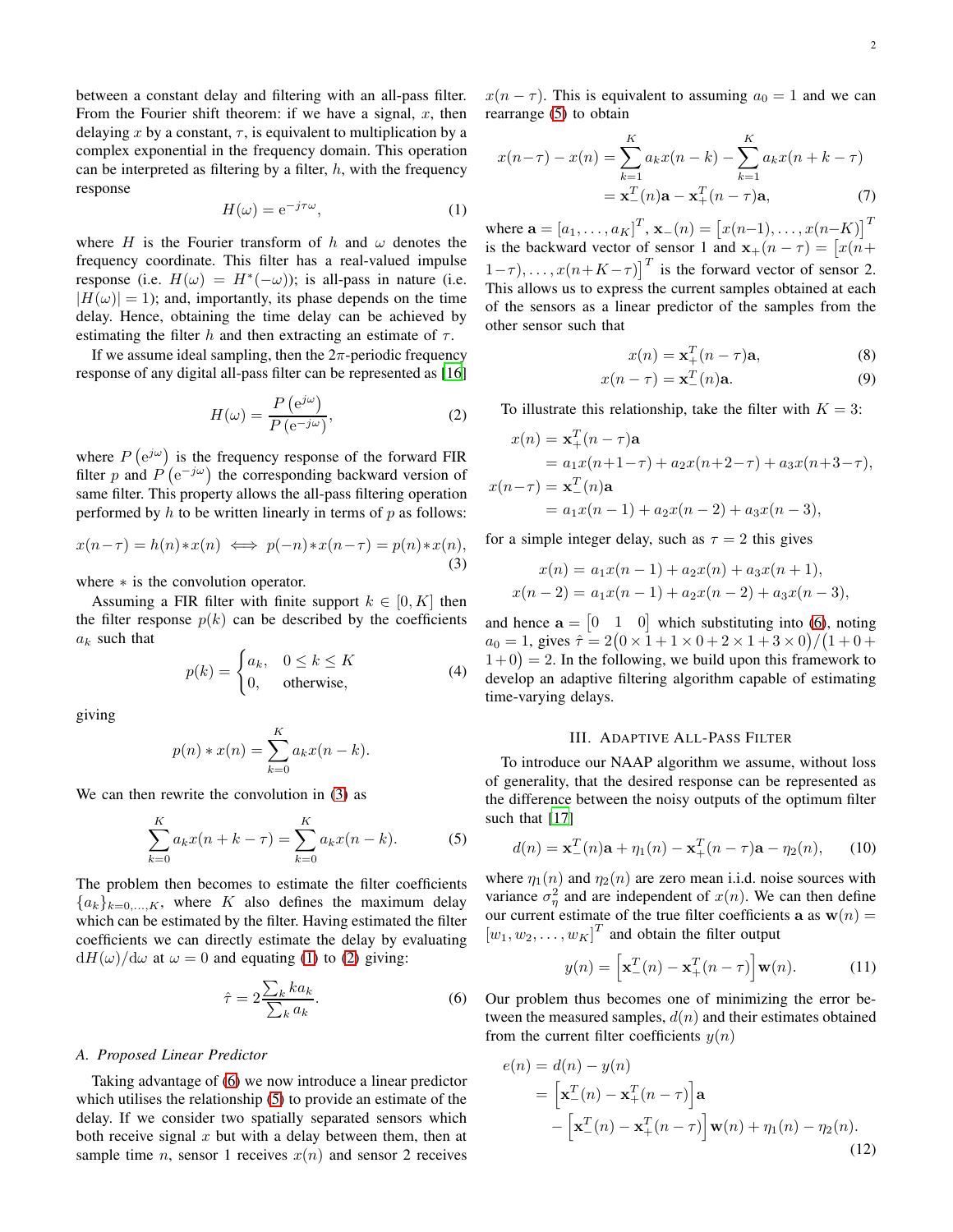To obtain an adaptive all-pass filter we define the update based on the steepest-descent as

$$
\mathbf{w}(n+1) = \mathbf{w}(n) - \mu \nabla \mathcal{J}(n)|_{w=w(n)},
$$
 (13)

with learning rate,  $\mu$ . Using the cost function

$$
\mathcal{J}(n) = |e(n)|^2, \tag{14}
$$

gives the gradient

$$
\nabla \mathcal{J}(n)|_{w=w(n)} = \frac{\partial \mathcal{J}(n)}{\partial \mathbf{w}(n)} = 2e(n)\frac{\partial e(n)}{\partial \mathbf{w}(n)}
$$

$$
= -2e(n)\Big[\mathbf{x}_-^T(n) - \mathbf{x}_+^T(n-\tau)\Big], \qquad (15)
$$

which results in the adaptive all-pass update:

$$
\mathbf{w}(n+1) = \mathbf{w}(n) + 2\mu e(n) \Big[ \mathbf{x}_-^T(n) - \mathbf{x}_+^T(n-\tau) \Big]. \quad (16)
$$

If we define  $r(n)$  as the residual difference between  $x_-(n)$ and  $\mathbf{x}_{+}(n-\tau)$  and  $\eta(n) = \eta_1(n) - \eta_2(n)$  this leads to the adaptive all-pass filter in precisely the form of the standard LMS algorithm [\[10\]](#page-4-7) for the input vector  $r(n)$ 

$$
e(n) = \mathbf{r}^T(n)\mathbf{a} - \mathbf{r}^T(n)\mathbf{w}(n) + \eta(n), \qquad (17)
$$

$$
\mathbf{w}(n+1) = \mathbf{w}(n) + 2\mu e(n)\mathbf{r}^T(n).
$$
 (18)

Therefore, following the standard analysis for the LMS algorithm [\[18\]](#page-5-6), [\[19\]](#page-5-7) we can show (see Appendix [A\)](#page-4-9) the mean square error  $\xi(n)$  converges asymptotically to  $\xi(\infty) = \xi_{min} =$  $\sigma_{\eta}^2$  for

<span id="page-2-0"></span>
$$
0 < \mu < \frac{1}{3\text{tr}[\mathbf{R}]} \quad , \tag{19}
$$

where  $tr[\cdot]$  is the trace of the matrix. We note that unlike the standard LMS, the input vector here is the residual signal  $r(n)$  and therefore the correlation is based on the difference between the forward and backward vectors from the two sensors, such that  $\mathbf{R} = \begin{bmatrix} \mathbf{x}_{-}(n) - \mathbf{x}_{+}(n-\tau) \end{bmatrix} \begin{bmatrix} \mathbf{x}_{-}(n) - \mathbf{x}_{+}(n-\tau) \end{bmatrix}^T$ .

# *A. Normalised Adaptive All-Pass Filter*

For convergence in the mean square the bound on the learning rate is given by [\(19\)](#page-2-0) where  $tr[\mathbf{R}]$  is the instantaneous energy of the residual signal

$$
\mathrm{tr}[\mathbf{R}] = \mathbf{r}^T(n)\mathbf{r}(n) = \sum_{i=1}^K r^2(n-i),
$$

and  $r(n - i) = x(n - i) - x(n + i - \tau)$  which leads to the bound on the learning rate

$$
0 < \mu < \frac{1}{3\|\mathbf{x}_-(n) - \mathbf{x}_+(n-\tau)\|_2^2}.
$$

Incorporating this into the adaptive all-pass filter gives the normalised adaptive all-pass (NAAP) filter

$$
\mathbf{w}(n+1) = \mathbf{w}(n) + \frac{\rho}{\|\mathbf{x}_-(n) - \mathbf{x}_+(n-\tau)\|_2^2 + \varepsilon} e(n)\mathbf{r}(n),
$$

where  $0 < \rho < 1/3$  and  $\varepsilon$  is a small positive regularisation constant.



<span id="page-2-1"></span>Fig. 1. Average evolution of the filter weights for K=3,  $\tau = 2$ . Error bars indicate ±2 standard deviations.

#### IV. RESULTS

In this section we evaluate our proposed NAAP filter. To illustrate the NAAP algorithm performs as expected we first analyse the filter weights for the example given in Section [II.](#page-0-0) Figure [1](#page-2-1) shows that for the optimum filter  $\mathbf{a} = \begin{bmatrix} 0 & 1 & 0 \end{bmatrix}$ , the filter weights converge on average to  $w_1 = 0.01 \pm 0.01$ ,  $w_2 = 1.00 \pm 0.00$  and  $w_3 = 0.00 \pm 0.00$  (mean $\pm$ SD).

In the following we compare the NAAP to the explicit time delay estimator (ETDE) [\[6\]](#page-4-4) and the adaptive algorithm proposed by Sun and Douglas in [\[13](#page-5-1)], which we term 'Sun'. In all of the following simulations  $K = 7$ . The first signal,  $x(n)$ , was generated by drawing samples from a zero-mean Gaussian distribution then bandlimiting to a bandwidth of  $\pi/2$ (normalised frequency). The second signal,  $x(n - \tau)$ , was obtained via high quality interpolation [\[20\]](#page-5-8) using the ground truth delay signal. Finally, statistical averages were obtained using [1](#page-2-2)00 realisations of the synthetic signals<sup>1</sup>.

# *A. Constant Delay*

First we analyse the convergence of the NAAP when estimating a constant non-integer delay of  $\tau(n) = 5.85$ samples. Figure [2\(a\)](#page-3-0) shows the mean square error (MSE) for the three algorithms, the learning rates were chosen so as to give approximately the same rate of convergence. In terms of the MSE all three algorithms provide similar performance, however, the goal is to obtain the delay between the signals. Obtaining estimates of the delay from the filter weights we can observe differences in the performances of the algorithms.

Although the convergence rates of the filters are the same, Fig. [2\(b\)](#page-3-1) shows that their convergence in the delay error, that is the error between the estimated and true delay, differ. The Sun algorithm achieves the fastest rate of convergence in the delay but a slightly higher steady-state delay error. The NAAP provides a similar steady-state delay error to the ETDE but with the slowest convergence. Our proposed algorithm, however, still converges within approximately 100 samples and as we show in the following section provides greater flexibility.

### *B. Tracking Performance*

To illustrate the performance of the NAAP algorithm in changing environments, a piecewise constant delay signal with

<span id="page-2-2"></span><sup>&</sup>lt;sup>1</sup>Code to reproduce these results is provided in our GitHub repository: [https://github.com/beteje/LAP](https://github.com/beteje/LAP_DelayEstimation) DelayEstimation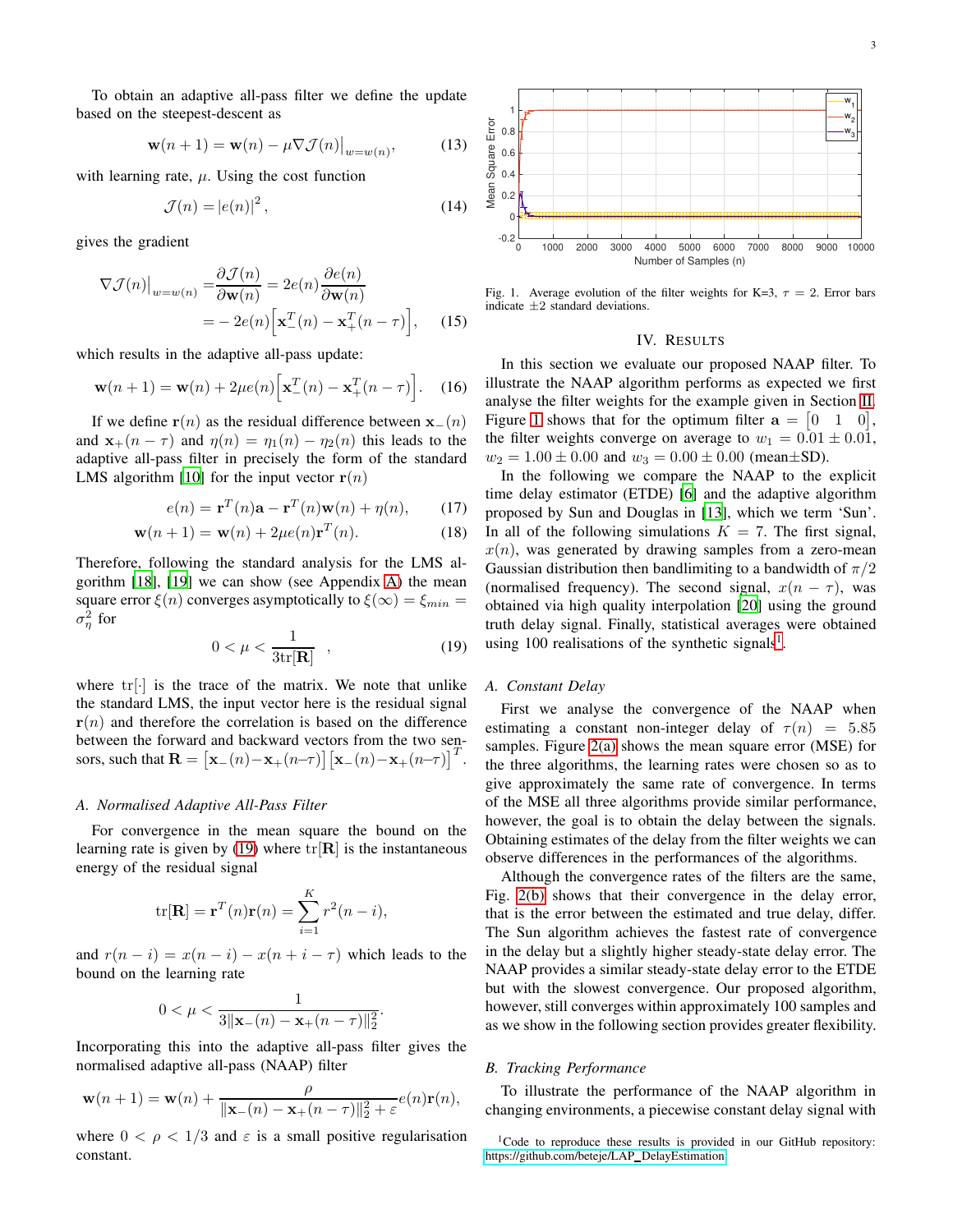<span id="page-3-1"></span>

4

<span id="page-3-0"></span>

Fig. 2. (a) Average evolution of the MSE for the NAAP ( $\rho = 0.08$ ), the ETDE [\[6](#page-4-4)] ( $\mu = 0.04$ ) and Sun algorithm [\[13](#page-5-1)] ( $\mu = 0.02$ ). (b) Evolution of the mean absolute delay error, in samples, for the NAAP, ETDE and Sun algorithms. Insets: the first 400 samples.



<span id="page-3-3"></span>Fig. 3. (a) Average evolution of the delay for the NAAP ( $\rho = 0.01$ ), the ETDE ( $\mu = 0.02$ ) and Sun algorithm ( $\mu = 0.008$ ) for the large step change scenario with SNR=20dB. (b) The corresponding evolution of the mean absolute delay error, in samples, for the NAAP, ETDE and Sun algorithms.

two step changes was used. Two scenarios were implemented both with an initial delay of  $\tau = 3.85$  samples. The first scenario used 'small' step changes  $(+0.75$  and  $-1.50$  samples). Whereas the second scenario used 'large' step changes  $(+2.50)$ and −5.00 samples). For both scenarios SNRs of 5dB, 10dB, 20dB and 30dB were tested. To compare the performance of the algorithms in each of the scenarios the mean absolute delay error was averaged over time to provide a summary statistic and the learning rates chosen so as to minimise this error. The analysis of the different learning rates is provided in Appendix [B.](#page-4-10)

The results given in Table [I](#page-3-2) show the ETDE performed well in all noise levels. However, in the large step change scenario the algorithm could not track the largest step change (regardless of the choice of learning rate) as illustrated in Fig. [3.](#page-3-3) This limits application to scenarios where we know the delay will have only small changes over time. In comparison both the NAAP and the Sun algorithm were capable of tracking the delays in both scenarios.

Comparing the results from the NAAP and the Sun algorithm we can see that in the scenarios with large noise values the Sun algorithm outperformed the proposed NAAP algorithm. However, empirically we found the Sun algorithm is extremely sensitive to the choice of learning rate. This was particularly true in the low SNR scenarios where a small change in the learning rate led to the algorithm becoming numerically unstable (see Appendix [B\)](#page-4-10). In comparison the NAAP performed well across all SNRs in both step change scenarios and did not exhibit undue sensitivity to its parameters.

<span id="page-3-2"></span>TABLE I AVERAGE MEAN ABSOLUTE DELAY ERRORS FOR DIFFERENT SNR VALUES WITH SMALL STEP OR LARGE STEP CHANGES.

| $SNR$ ( $dB$ )           | 5     | 10    | 20    | 30    |
|--------------------------|-------|-------|-------|-------|
| <b>Small Step Change</b> |       |       |       |       |
| NAAP ( $\rho = 0.01$ )   | 0.496 | 0.313 | 0.153 | 0.124 |
| ETDE ( $\mu = 0.02$ )    | 0.112 | 0.074 | 0.052 | 0.047 |
| Sun ( $\mu = 0.008$ )    | 0.249 | 0.235 | 0.235 | 0.234 |
| <b>Large Step Change</b> |       |       |       |       |
| NAAP ( $\rho = 0.01$ )   | 0.528 | 0.337 | 0.228 | 0.219 |
| ETDE ( $\mu = 0.02$ )    | 1.805 | 1.700 | 1.661 | 1.663 |
| Sun ( $\mu = 0.008$ )    | 0.243 | 0.230 | 0.233 | 0.233 |
|                          |       |       |       |       |

# V. CONCLUSIONS

In this paper we presented an adaptive all-pass filtering algorithm for time-varying delay estimation. Our approach is based on exploiting the fact that any all-pass filter can be represented as a ratio of a forward FIR filter and its time reversal. Using this property, we formulated a LMS style algorithm to estimate the coefficients of the FIR filter, and hence the all-pass filter, at each time step. The time delay is estimated using a direct expression based on the filter coefficients. Simulations demonstrated that our adaptive algorithm converges in the MSE and for time-varying delays provides a more versatile estimate than alternative methods.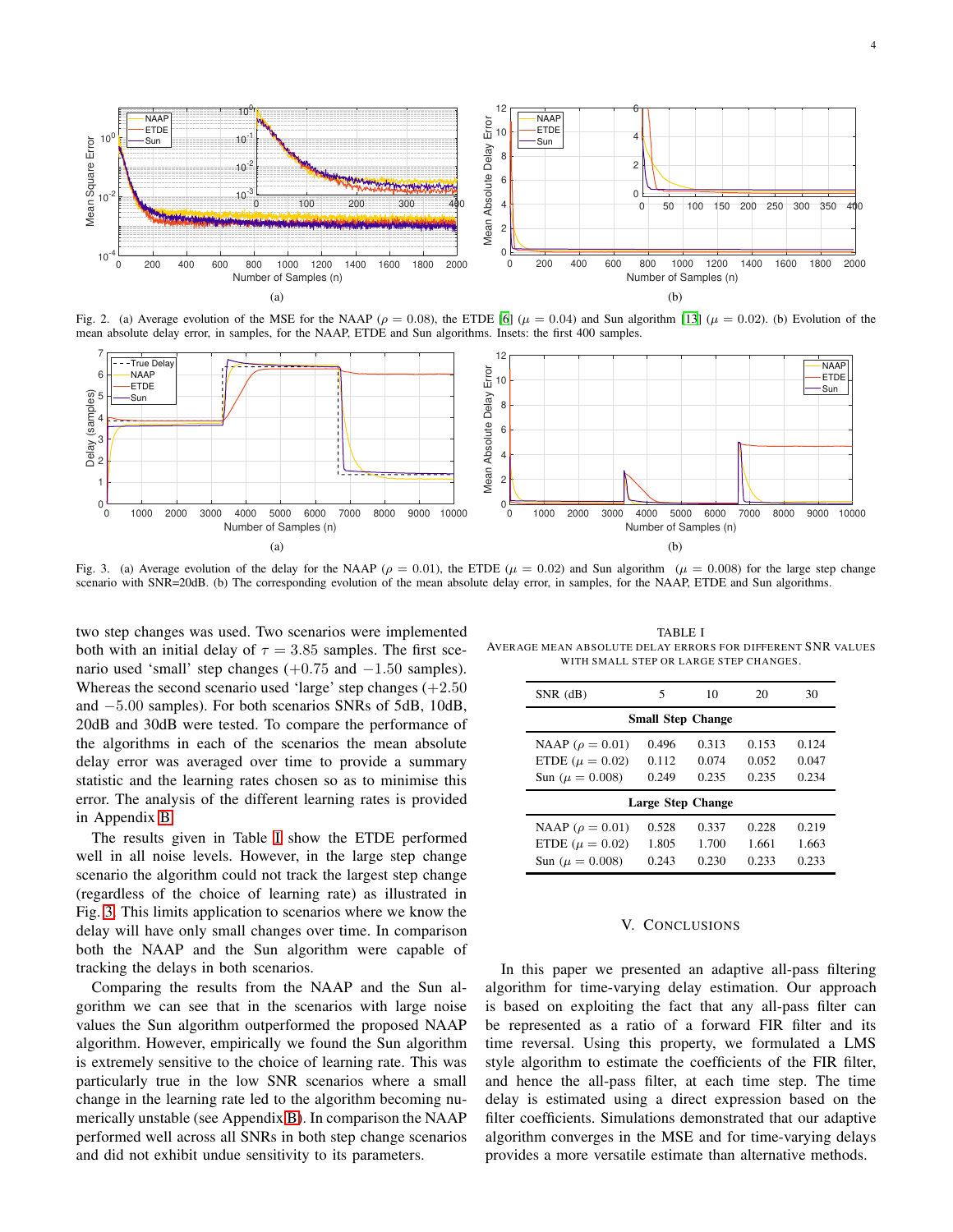

<span id="page-4-12"></span>Fig. 4. Average mean absolute delay error for different learning rates in the small step change scenario (a) The NAAP. (b) The ETDE (c) The Sun algorithm. The marker ∗ indicates the point at which the algorithm becomes numerically unstable.

# **APPENDIX**

<span id="page-4-9"></span>*A. Behaviour of the Adaptive All-Pass Filter*

For the adaptive all-pass filter in the form:

$$
e(n) = \mathbf{r}^T(n)\mathbf{a} - \mathbf{r}^T(n)\mathbf{w}(n) + \eta(n), \qquad (20)
$$

$$
\mathbf{w}(n+1) = \mathbf{w}(n) + 2\mu e(n)\mathbf{r}^T(n).
$$
 (21)

where  $\mathbf{r} = \begin{bmatrix} \mathbf{x}_{-}(n) - \mathbf{x}_{+}(n-\tau) \end{bmatrix}$  and following the analysis for the LMS algorithm [\[18\]](#page-5-6), [\[19](#page-5-7)] we can substitute in the weight error vector  $\mathbf{v}(n) = \mathbf{w}(n) - \mathbf{a}$  to give the error as

$$
e(n) = \eta(n) - \mathbf{r}^T(n)\mathbf{v}(n).
$$
 (22)

Subtracting the optimal weight vector a, squaring both sides and taking the expectation gives the mean square error

<span id="page-4-11"></span>
$$
E\left[e^{2}(n)\right] = \sigma_{\eta}^{2} + E\left[\left(\mathbf{r}^{T}(n)\mathbf{v}(n)\right)^{2}\right] - 2E\left[\eta(n)\mathbf{r}^{T}(n)\mathbf{v}(n)\right].
$$
\n(23)

Next, employing the standard independence assumptions (namely that the input signal and filter coefficient vectors are zero mean, stationary, jointly normal and with finite moments) the final term in [\(23\)](#page-4-11) disappears and we can obtain

$$
\xi(n) = E\left[e^2(n)\right] = \xi_{min} + \xi_{EMSE}(n) = \sigma_\eta^2 + \text{tr}\left[\mathbf{K}(n)\mathbf{R}\right],\tag{24}
$$

where  $\mathbf{K}(n) = E[\mathbf{v}(n)\mathbf{v}^T(n)]$  is the weight error vector correlation matrix,  $\xi_{min}$  is the minimum mean square error defined by the power of the noise  $\sigma_{\eta}^2$ , and  $\xi_{EMSE}(n)$  is the excess mean square error. The excess means square error is a result of the filter coefficients fluctuating around their optimum values as they begin to converge. Considering the mean square performance in terms of the misadjustment and following the standard approach for the LMS algorithm the misadjustment can be shown to be [\[19\]](#page-5-7)

$$
\mathcal{M} = \frac{\xi_{EMSE}}{\xi_{min}} = \mu \frac{\text{tr}[\mathbf{R}]}{1 - \mu \text{tr}[\mathbf{R}]} \quad , \tag{25}
$$

and the mean square error  $\xi(n)$  converges asymptotically to  $\xi(\infty) = \xi_{min} = \sigma_{\eta}^2$  for  $0 < \mu < \frac{1}{3 \text{tr}[\mathbf{R}]}$ .

# <span id="page-4-10"></span>*B. Learning Rate Comparison*

Figures [4](#page-4-12) and [5](#page-5-9) show the evolution of the average mean absolute delay error as the learning rate increases for each of the algorithms in the small and large step change scenarios, respectively. Note the Sun algorithm becomes numerically unstable as the learning rate increases.

#### **REFERENCES**

- <span id="page-4-0"></span>[1] C. Knapp and G. Carter, "The generalized correlation method for estimation of time delay," *IEEE Trans. Acoust., Signal Process.*, vol. 24, no. 4, pp. 320–327, 1976. DOI: [10.1109/tassp.1976.1162830.](https://doi.org/10.1109/tassp.1976.1162830)
- [2] D. Etter and S. Stearns, "Adaptive estimation of time delays in sampled data systems," *IEEE Trans. Acoust., Signal Process.*, vol. 29, no. 3, pp. 582–587, 1981. DOI: [10.1109/tassp.1981.1163568.](https://doi.org/10.1109/tassp.1981.1163568)
- <span id="page-4-1"></span>[3] G. Carter, "Coherence and time delay estimation," *Proc. IEEE*, vol. 75, no. 2, pp. 236–255, 1987. DOI: [10.1109/proc.1987.13723.](https://doi.org/10.1109/proc.1987.13723)
- <span id="page-4-2"></span>[4] P. Wang, X. Zhang, G. Sun, L. Xu, and J. Xu, "Adaptive time delay estimation algorithm for indoor near-field electromagnetic ranging," *Int. J. Commun. Syst.*, vol. 30, no. 5:e3113, 2016. DOI: [10.1002/dac.3113.](https://doi.org/10.1002/dac.3113)
- <span id="page-4-3"></span>[5] H.-M. Sun, R.-S. Jia, Q.-Q. Du, and Y. Fu, "Crosscorrelation analysis and time delay estimation of a homologous micro-seismic signal based on the hilbert–huang transform," *Comput. & Geosci.*, vol. 91, pp. 98–104, 2016. DOI: [10.1016/j.cageo.2016.03.012.](https://doi.org/10.1016/j.cageo.2016.03.012)
- <span id="page-4-4"></span>[6] H. So, P. Ching, and Y. Chan, "A new algorithm for explicit adaptation of time delay," *IEEE Trans. Signal Process.*, vol. 42, no. 7, pp. 1816–1820, 1994. DOI: [10.1109/78.298289.](https://doi.org/10.1109/78.298289)
- [7] S.-N. Lin and S.-J. Chern, "A new adaptive constrained LMS time delay estimation algorithm," *Signal Process.*, vol. 71, no. 1, pp. 29–44, 1998. DOI: [10.1016/s0165-1684\(98\)00132-7.](https://doi.org/10.1016/s0165-1684(98)00132-7)
- <span id="page-4-5"></span>[8] L. Wang, D. Wang, F. Zheng, and C. Hao, "An iteration-based variable step-size algorithm for joint explicit adaptation of time delay," *IEEE Trans. Circuits Syst. II*, vol. 64, no. 8, pp. 992–996, 2017. DOI: [10.1109/tcsii.2016.2634592.](https://doi.org/10.1109/tcsii.2016.2634592)
- <span id="page-4-6"></span>[9] H. So and P. Ching, "Comparative study of five LMSbased adaptive time delay estimators," *IEE Proc. Radar, Sonar Navig.*, vol. 148, no. 1, pp. 9–15, 2001. DOI: [10.1049/ip-rsn:20010145.](https://doi.org/10.1049/ip-rsn:20010145)
- <span id="page-4-7"></span>[10] B. Widrow and S. D. Stearns, *Adaptive Signal Processing*. Prentice-Hall, 1985.
- <span id="page-4-8"></span>[11] P. Feintuch, N. Bershad, and F. Reed, "Time delay estimation using the LMS adaptive filter– dynamic behavior," *IEEE Trans. Acoust., Signal Process.*, vol. 29, no. 3, pp. 571–576, 1981. DOI: [10.1109/tassp.1981.1163608.](https://doi.org/10.1109/tassp.1981.1163608)